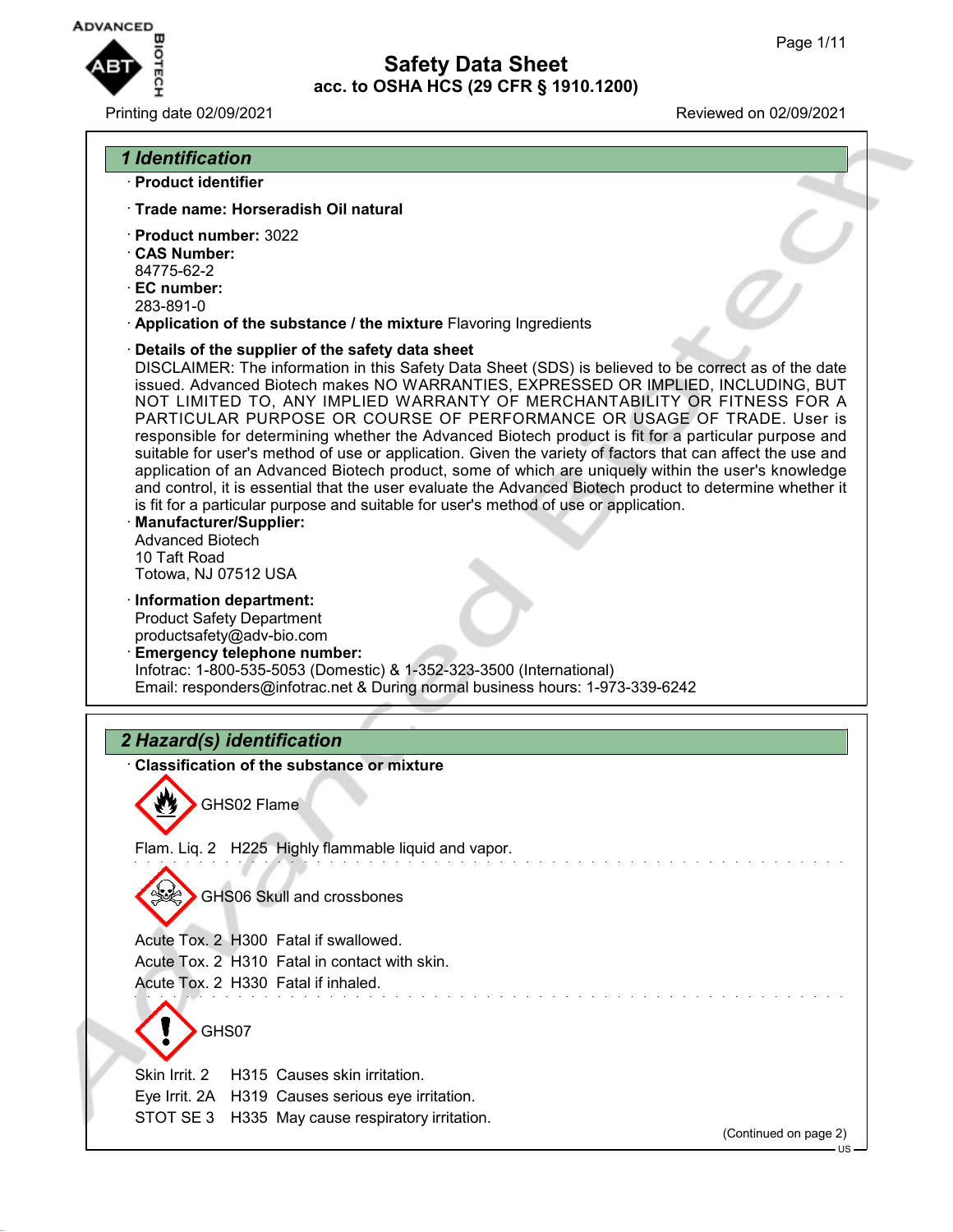

Printing date 02/09/2021 **Printing date 02/09/2021** 

# **Trade name: Horseradish Oil natural**

| (Continuation of page 1)                                                                                              |
|-----------------------------------------------------------------------------------------------------------------------|
| <b>GHS label elements</b>                                                                                             |
| Pictograms on label shall be in the shape of a square set at a point and shall include a black hazard                 |
| symbol on a white background with a red frame sufficiently wide to be clearly visible.                                |
| The substance is classified and labeled according to the Globally Harmonized System (GHS).                            |
| <b>Hazard pictograms</b>                                                                                              |
|                                                                                                                       |
|                                                                                                                       |
|                                                                                                                       |
|                                                                                                                       |
| GHS06<br>GHS02<br>GHS07                                                                                               |
| · Signal word Danger                                                                                                  |
|                                                                                                                       |
| · Hazard-determining components of labeling:                                                                          |
| Horseradish Oil                                                                                                       |
| <b>Hazard statements</b>                                                                                              |
| H <sub>225</sub><br>Highly flammable liquid and vapor.                                                                |
| H300+H310+H330 Fatal if swallowed, in contact with skin or if inhaled.                                                |
| Causes skin irritation.<br>H315                                                                                       |
| H319<br>Causes serious eye irritation.                                                                                |
| May cause respiratory irritation.<br>H335                                                                             |
| · Precautionary statements                                                                                            |
| P <sub>210</sub><br>Keep away from heat/sparks/open flames/hot surfaces. - No smoking.                                |
| Do not breathe dust/fume/gas/mist/vapors/spray.<br>P <sub>260</sub>                                                   |
| P301+P310<br>If swallowed: Immediately call a poison center/doctor.                                                   |
| P330<br>Rinse mouth.                                                                                                  |
| P303+P361+P353 If on skin (or hair): Take off immediately all contaminated clothing. Rinse skin with<br>water/shower. |
| P305+P351+P338 If in eyes: Rinse cautiously with water for several minutes. Remove contact lenses, if                 |
| present and easy to do. Continue rinsing.                                                                             |
| Specific treatment is urgent (see on this label).<br>P320                                                             |
| Take off immediately all contaminated clothing and wash it before reuse.<br>P361+P364                                 |
| Store locked up.<br>P405                                                                                              |
| P <sub>501</sub><br>Dispose of contents/container in accordance with local/regional/national/international            |
| regulations.                                                                                                          |
| · Classification system:                                                                                              |
| · NFPA ratings (scale 0 - 4)                                                                                          |
|                                                                                                                       |
| Health = $4$<br>s                                                                                                     |
| Fire = $3$                                                                                                            |
| Reactivity = $0$                                                                                                      |
| HMIS-ratings (scale 0 - 4)                                                                                            |
| <b>HEALTH</b><br> 3 <br>Health $=$ 3                                                                                  |
| Fire $= 3$<br><b>FIRE</b><br> 3                                                                                       |
| Reactivity = $0$<br><b>REACTIVITY</b><br>问                                                                            |
| <b>Other hazards</b>                                                                                                  |
|                                                                                                                       |

- · **Results of PBT and vPvB assessment**
- · **PBT:** Not applicable.
- · **vPvB:** Not applicable.

(Continued on page 3)

US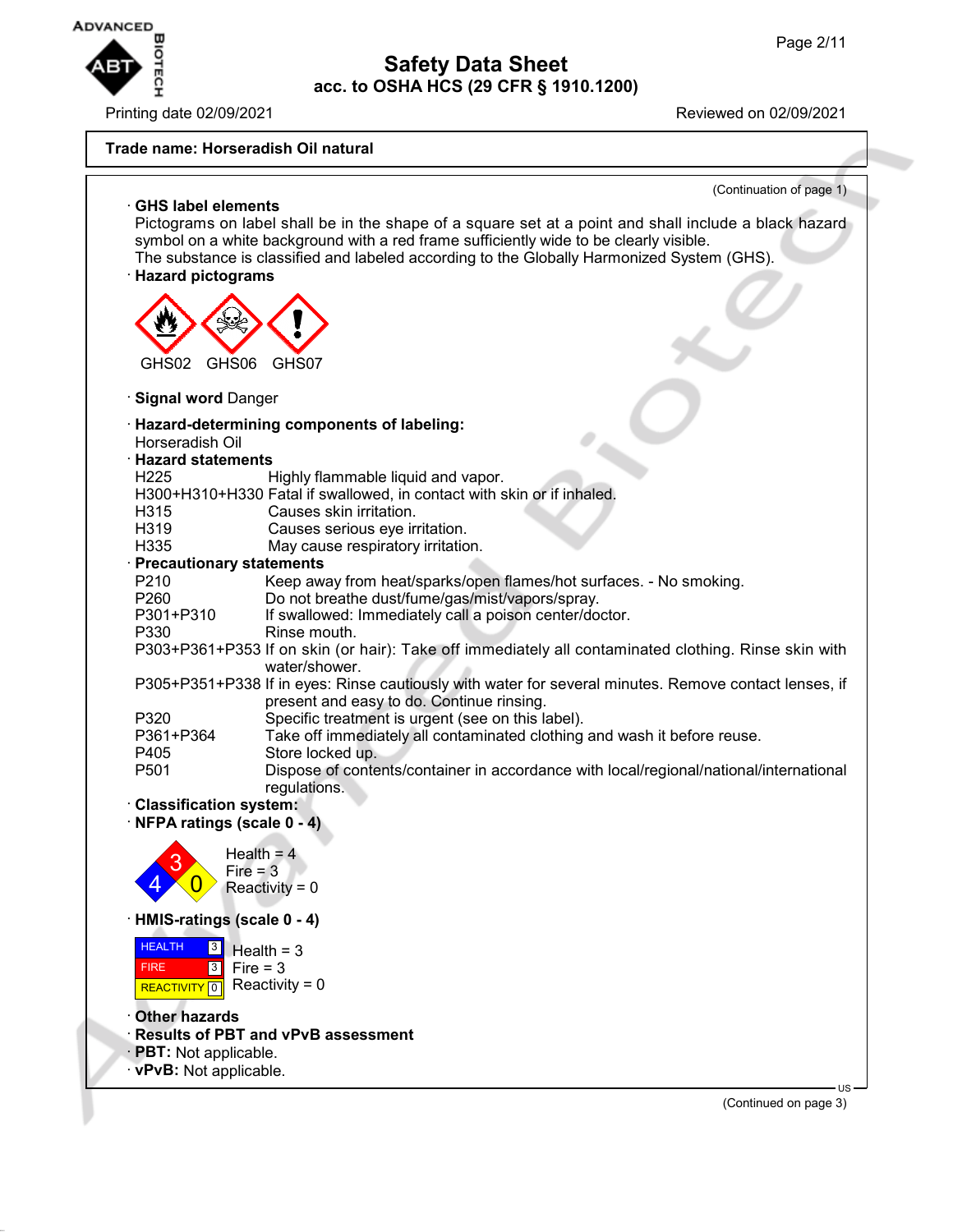

#### Printing date 02/09/2021 Reviewed on 02/09/2021

#### **Trade name: Horseradish Oil natural**

(Continuation of page 2)

#### *3 Composition/information on ingredients*

- · **Chemical characterization: Substances**
- · **CAS No. Description**

84775-62-2 Horseradish Oil

· **Identification number(s)** · **EC number:** 283-891-0

#### *4 First-aid measures*

#### · **Description of first aid measures**

· **General information:**

Immediately remove any clothing soiled by the product.

Remove breathing apparatus only after contaminated clothing have been completely removed. In case of irregular breathing or respiratory arrest provide artificial respiration.

#### · **After inhalation:**

Supply fresh air or oxygen; call for doctor.

In case of unconsciousness place patient stably in side position for transportation.

- · **After skin contact:** Immediately wash with water and soap and rinse thoroughly.
- · **After eye contact:**

Rinse opened eye for several minutes under running water. If symptoms persist, consult a doctor.

- · **After swallowing:** Do not induce vomiting; immediately call for medical help.
- · **Information for doctor:**
- · **Most important symptoms and effects, both acute and delayed** No further relevant information available.
- · **Indication of any immediate medical attention and special treatment needed** No further relevant information available.

### *5 Fire-fighting measures*

- · **Extinguishing media**
- · **Suitable extinguishing agents:**
- CO2, extinguishing powder or water spray. Fight larger fires with water spray or alcohol resistant foam.
- · **For safety reasons unsuitable extinguishing agents:** Water with full jet
- · **Special hazards arising from the substance or mixture** During heating or in case of fire poisonous gases are produced.
- · **Advice for firefighters**
- · **Protective equipment:** Mouth respiratory protective device.
- · **Additional information**

Cool endangered receptacles with water spray.

Collect contaminated fire fighting water separately. It must not enter the sewage system.

### *6 Accidental release measures*

- · **Personal precautions, protective equipment and emergency procedures** Mount respiratory protective device.
- Wear protective equipment. Keep unprotected persons away.
- · **Environmental precautions:** Prevent seepage into sewage system, workpits and cellars.

· **Methods and material for containment and cleaning up:** Absorb with liquid-binding material (sand, diatomite, acid binders, universal binders, sawdust). Dispose contaminated material as waste according to item 13.

(Continued on page 4)

US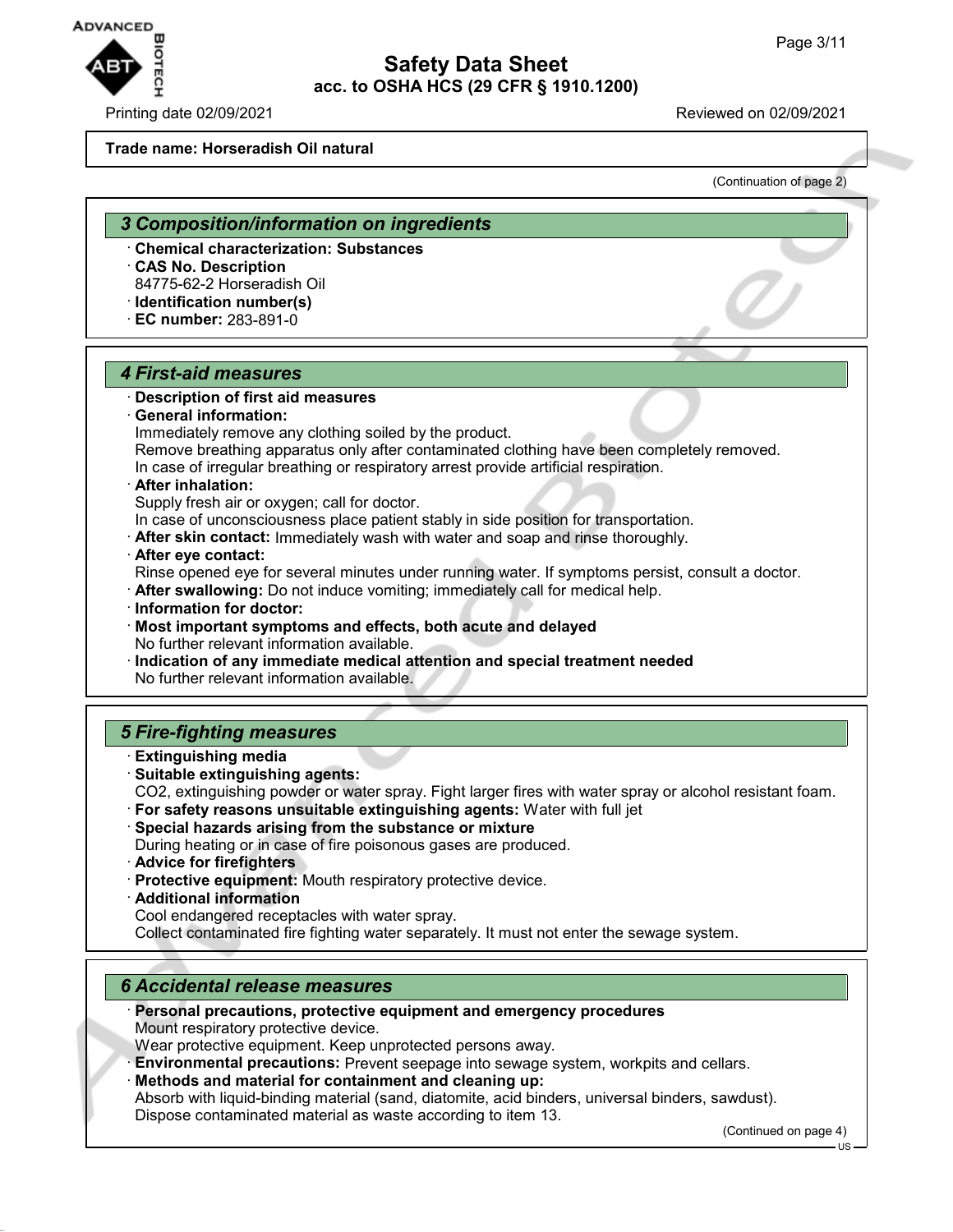

Printing date 02/09/2021 Reviewed on 02/09/2021

(Continuation of page 3)

#### **Trade name: Horseradish Oil natural**

Ensure adequate ventilation. · **Reference to other sections**

See Section 7 for information on safe handling. See Section 8 for information on personal protection equipment. See Section 13 for disposal information.

#### · **Protective Action Criteria for Chemicals**

· **PAC-1:**

Substance is not listed.

· **PAC-2:**

Substance is not listed.

· **PAC-3:**

Substance is not listed.

### *7 Handling and storage*

#### · **Handling:**

- · **Precautions for safe handling**
- Ensure good ventilation/exhaustion at the workplace. Open and handle receptacle with care. Prevent formation of aerosols.
- 
- · **Information about protection against explosions and fires:**
- Keep ignition sources away Do not smoke.
- Protect against electrostatic charges. Keep respiratory protective device available.
- · **Conditions for safe storage, including any incompatibilities**
- · **Storage:**
- · **Requirements to be met by storerooms and receptacles:** Store in a cool location.
- · **Information about storage in one common storage facility:** Not required.
- · **Further information about storage conditions:**
- Keep receptacle tightly sealed.
- Store in cool, dry conditions in well sealed receptacles.
- · **Specific end use(s)** No further relevant information available.

### *8 Exposure controls/personal protection*

· **Additional information about design of technical systems:** No further data; see item 7.

- · **Control parameters**
- · **Components with limit values that require monitoring at the workplace:** Not required.
- · **Additional information:** The lists that were valid during the creation were used as a basis.
- · **Exposure controls**
- · **Personal protective equipment:**
- · **General protective and hygienic measures:**
- Keep away from foodstuffs, beverages and feed. Immediately remove all soiled and contaminated clothing. Wash hands before breaks and at the end of work. Store protective clothing separately.
- Avoid contact with the eyes.
- Avoid contact with the eyes and skin.

(Continued on page 5)

US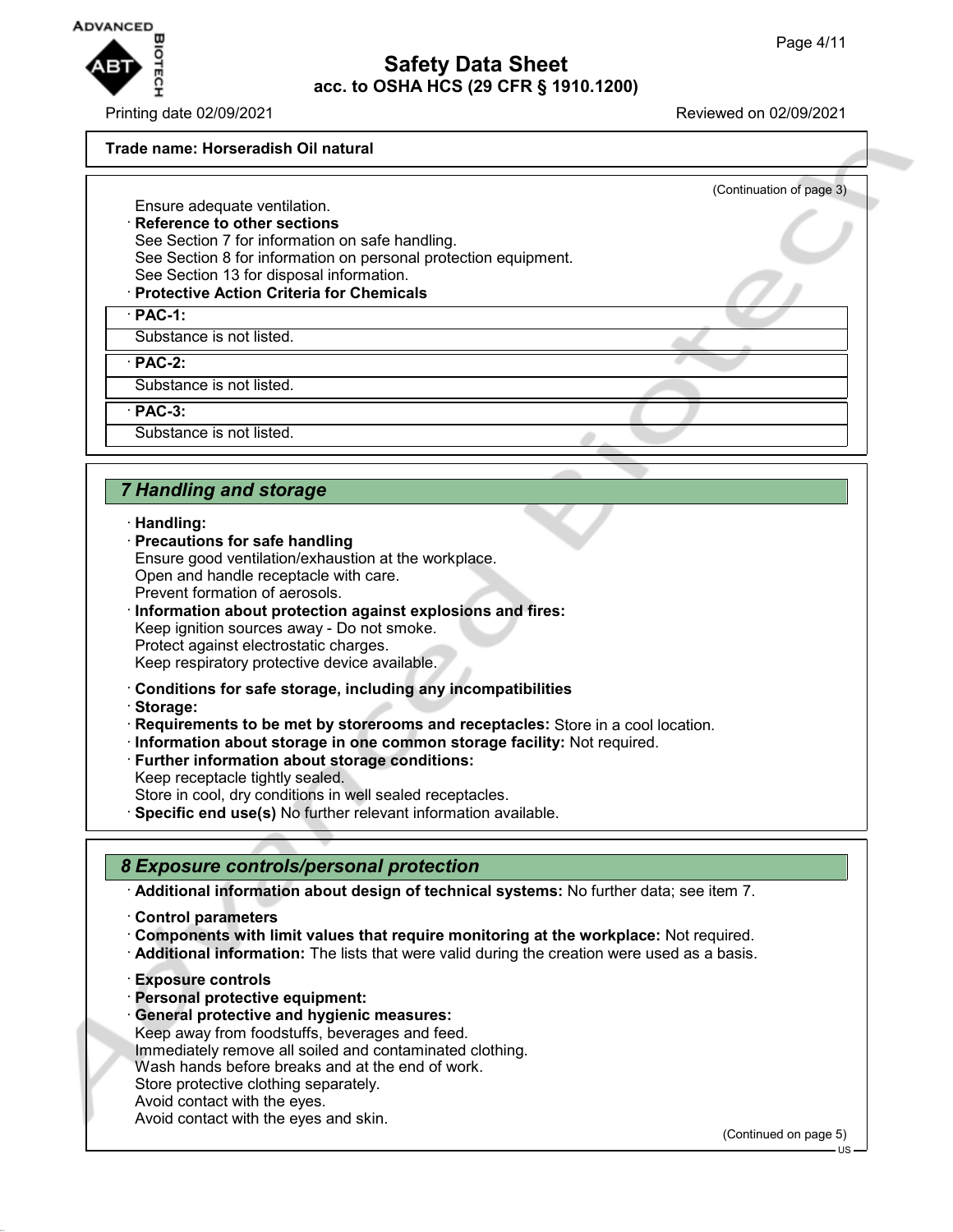

# **Safety Data Sheet acc. to OSHA HCS (29 CFR § 1910.1200)**

Printing date 02/09/2021 Reviewed on 02/09/2021

### **Trade name: Horseradish Oil natural**



| Information on basic physical and chemical properties<br><b>General Information</b> |                                                                                                |
|-------------------------------------------------------------------------------------|------------------------------------------------------------------------------------------------|
| · Appearance:                                                                       |                                                                                                |
| Form:                                                                               | Liquid                                                                                         |
| Color:                                                                              | According to product specification                                                             |
| · Odor:                                                                             | According to product specification                                                             |
| Odor threshold:                                                                     | Not determined.                                                                                |
| · pH-value:                                                                         | Not determined.                                                                                |
| Change in condition                                                                 |                                                                                                |
| <b>Melting point/Melting range:</b>                                                 | Undetermined.                                                                                  |
| <b>Boiling point/Boiling range:</b>                                                 | Undetermined.                                                                                  |
| · Flash point:                                                                      | 22 °C (71.6 °F)                                                                                |
| · Flammability (solid, gaseous):                                                    | Not applicable.                                                                                |
| <b>Decomposition temperature:</b>                                                   | Not determined.                                                                                |
| · Auto igniting:                                                                    | Not determined.                                                                                |
| Danger of explosion:                                                                | Product is not explosive. However, formation of explosive air/<br>vapor mixtures are possible. |
| <b>Explosion limits:</b>                                                            |                                                                                                |
| Lower:                                                                              | Not determined.                                                                                |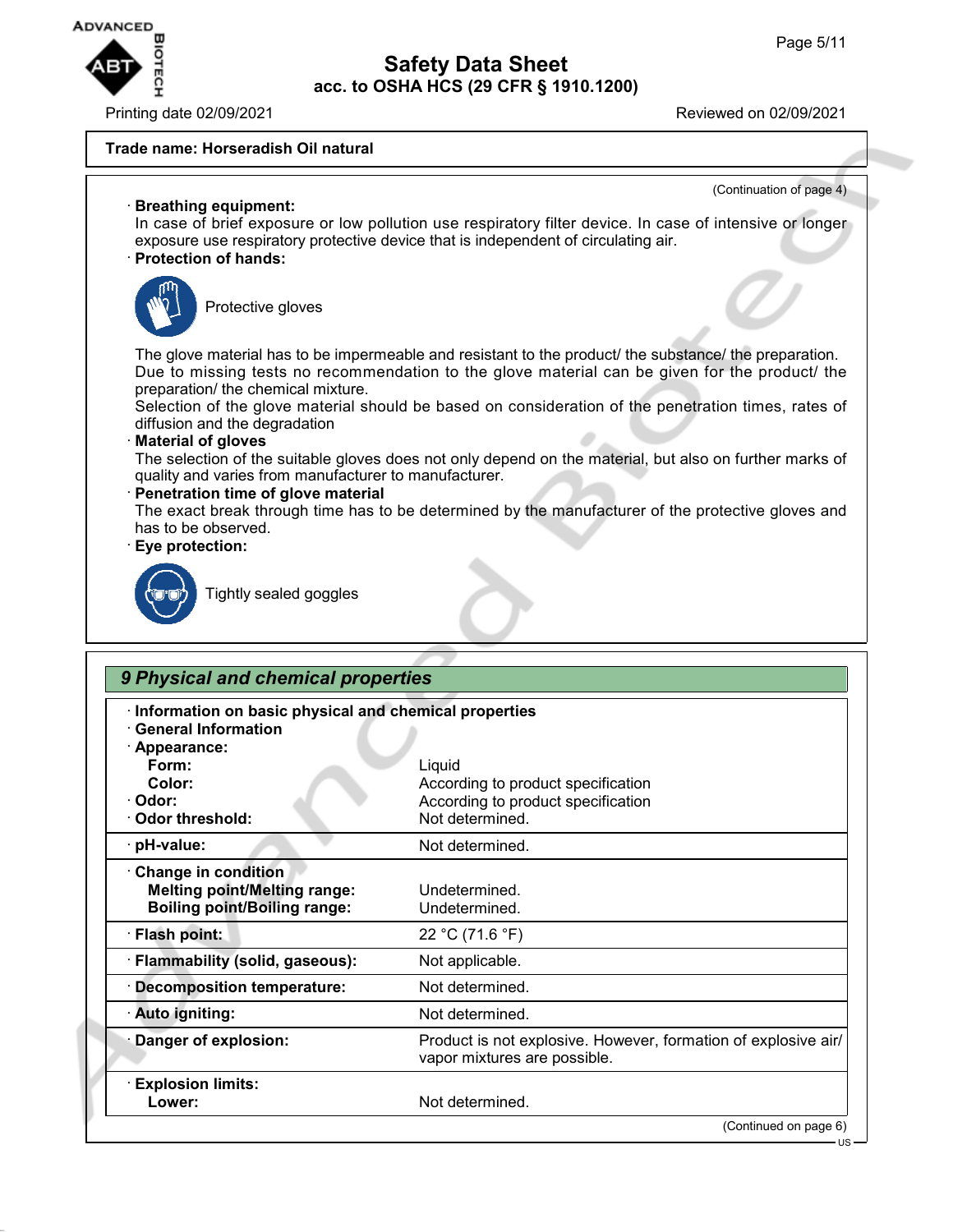

# **Safety Data Sheet acc. to OSHA HCS (29 CFR § 1910.1200)**

Printing date 02/09/2021 Reviewed on 02/09/2021

#### **Trade name: Horseradish Oil natural**

|                                                            | (Continuation of page 5)                             |
|------------------------------------------------------------|------------------------------------------------------|
| Upper:                                                     | Not determined.                                      |
| · Vapor pressure:                                          | Not determined.                                      |
| $\cdot$ Density at 20 °C (68 °F):                          | 1.01-1.06 g/cm <sup>3</sup> (8.42845-8.8457 lbs/gal) |
| · Specific Gravity                                         | 1.010 - 1.060 @ 20 °C (33.8 - 33.9 @ 68 °F)          |
| · Relative density                                         | Not determined.                                      |
| · Vapor density                                            | Not determined.                                      |
| · Evaporation rate                                         | Not determined.                                      |
| · Solubility in / Miscibility with                         |                                                      |
| Water:                                                     | Not miscible or difficult to mix.                    |
| · Partition coefficient (n-octanol/water): Not determined. |                                                      |
| · Viscosity:                                               |                                                      |
| Dynamic:                                                   | Not determined.                                      |
| Kinematic:                                                 | Not determined.                                      |
| <b>VOC content:</b>                                        | 0.00%                                                |
|                                                            | 0.0 g/l / 0.00 lb/gal                                |
| $\cdot$ Other information                                  | No further relevant information available.           |

### *10 Stability and reactivity*

· **Reactivity** No further relevant information available.

· **Chemical stability**

- · **Thermal decomposition / conditions to be avoided:** No decomposition if used according to specifications.
- · **Possibility of hazardous reactions** No dangerous reactions known.
- · **Conditions to avoid** No further relevant information available.
- · **Incompatible materials:** No further relevant information available.
- · **Hazardous decomposition products:** No dangerous decomposition products known.

| <b>11 Toxicological information</b>    |                                |                                                      |                       |
|----------------------------------------|--------------------------------|------------------------------------------------------|-----------------------|
| · Acute toxicity:                      |                                | · Information on toxicological effects               |                       |
|                                        |                                | LD/LC50 values that are relevant for classification: |                       |
|                                        |                                | <b>ATE (Acute Toxicity Estimate)</b>                 |                       |
| Oral                                   | LD50                           | 5 mg/kg                                              |                       |
| Dermal                                 | LD50                           | $50$ mg/kg                                           |                       |
|                                        | Inhalative LC50/4 h $0.5$ mg/l |                                                      |                       |
|                                        |                                | CAS: 84775-62-2 Horseradish Oil                      |                       |
| Oral                                   | LD50                           | $5 \text{ mg/kg}$ (ATE)                              |                       |
| Dermal                                 | ILD50                          | 50 mg/kg (ATE)                                       |                       |
|                                        |                                | Inhalative $LC50/4 h 0.5 mg/l (ATE)$                 |                       |
| <b>Primary irritant effect:</b>        |                                |                                                      |                       |
| on the skin: No irritant effect.       |                                |                                                      |                       |
| $\cdot$ on the eye: Irritating effect. |                                |                                                      | (Continued on page 7) |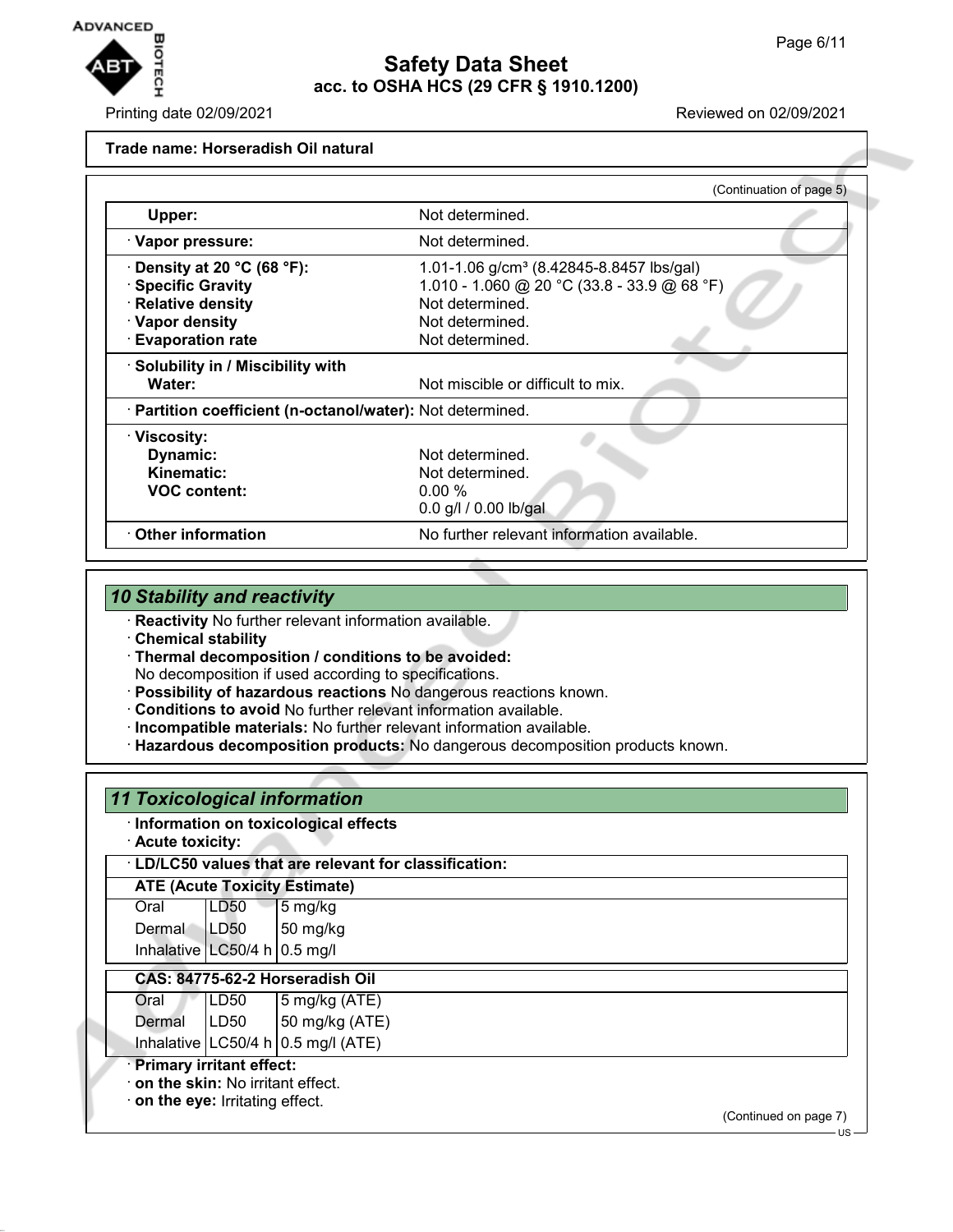

Printing date 02/09/2021 Reviewed on 02/09/2021

(Continuation of page 6)

#### **Trade name: Horseradish Oil natural**

- · **Sensitization:** No sensitizing effects known.
- · **Additional toxicological information:**
- · **Carcinogenic categories**
- · **IARC (International Agency for Research on Cancer)**

Substance is not listed.

· **NTP (National Toxicology Program)**

Substance is not listed.

· **OSHA-Ca (Occupational Safety & Health Administration)**

Substance is not listed.

### *12 Ecological information*

- · **Toxicity**
- · **Aquatic toxicity:** No further relevant information available.
- · **Persistence and degradability** No further relevant information available.
- · **Behavior in environmental systems:**
- · **Bioaccumulative potential** No further relevant information available.
- · **Mobility in soil** No further relevant information available.
- · **Additional ecological information:**
- · **General notes:** Not hazardous for water.
- · **Results of PBT and vPvB assessment**
- · **PBT:** Not applicable.
- · **vPvB:** Not applicable.
- · **Other adverse effects** No further relevant information available.

### *13 Disposal considerations*

- · **Waste treatment methods**
- · **Recommendation:**
- Must not be disposed of together with household garbage. Do not allow product to reach sewage system.
- · **Uncleaned packagings:**
- · **Recommendation:** Disposal must be made according to official regulations.

| · UN-Number               |                                          |
|---------------------------|------------------------------------------|
| · DOT, IMDG, IATA         | UN1545                                   |
| · UN proper shipping name |                                          |
| ∙ DOT                     | Allyl isothiocyanate, stabilized         |
| · IMDG                    | ALLYL ISOTHIOCYANATE, STABILIZED, MARINE |
|                           | <b>POLLUTANT</b>                         |
| $\cdot$ IATA              | ALLYL ISOTHIOCYANATE, STABILIZED         |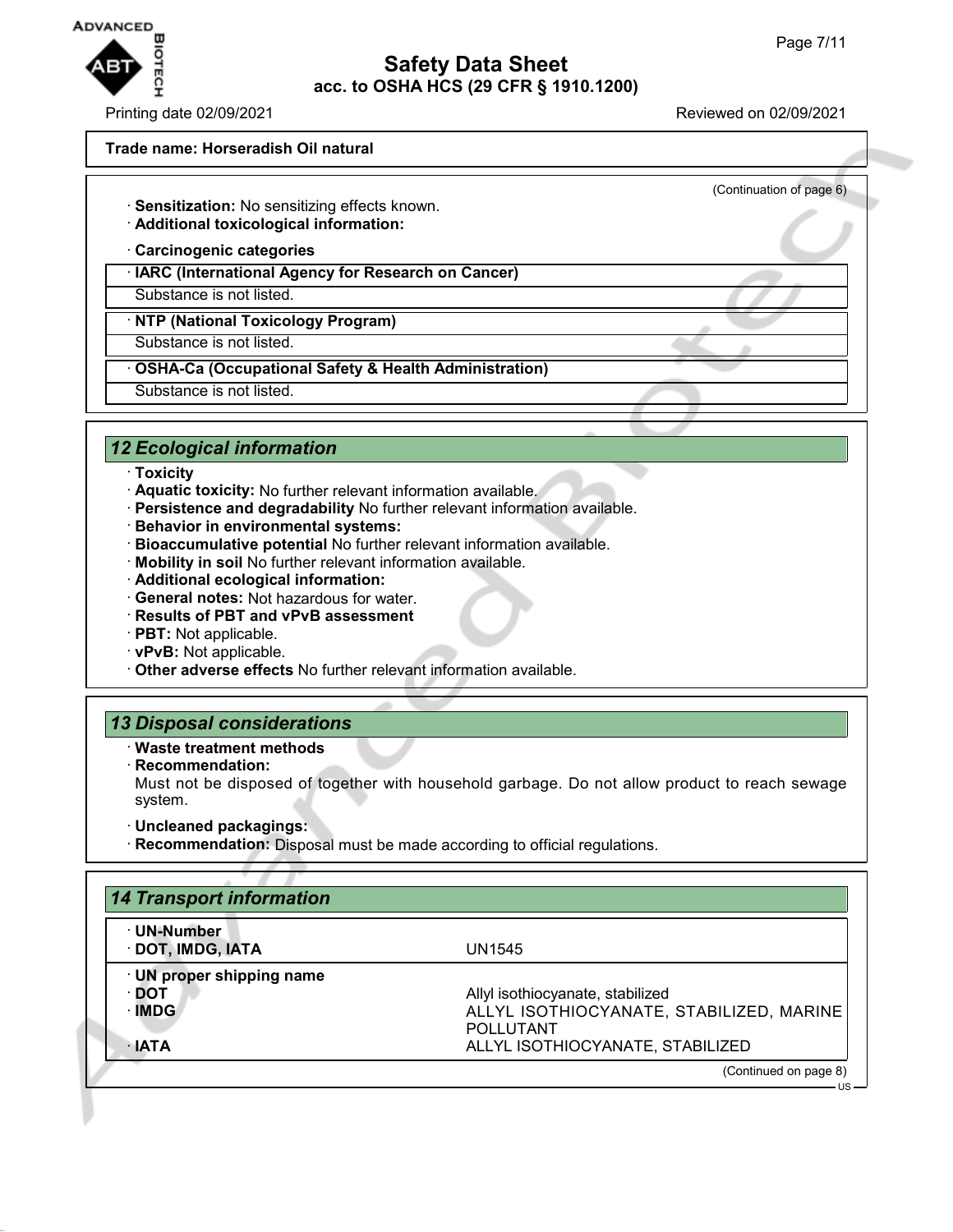

Printing date 02/09/2021 Reviewed on 02/09/2021

**Trade name: Horseradish Oil natural** (Continuation of page 7) · **Transport hazard class(es)** · **DOT** · **Class** 6.1 Toxic substances · **Label** 6.1, 3 · **IMDG** · **Class** 6.1 Toxic substances · **Label** 6.1/3 · **IATA** · **Class** 6.1 Toxic substances · **Label** 6.1 (3) · **Packing group** · **DOT, IMDG, IATA** II · **Environmental hazards:** · **Marine pollutant:** Yes Symbol (fish and tree) · **Special marking (ADR):** Symbol (fish and tree) · **Special precautions for user** Warning: Toxic substances · **Hazard identification number (Kemler code):** 63 · **EMS Number:** F-E,S-D · **Stowage Category** D · **Stowage Code** SW1 Protected from sources of heat. SW2 Clear of living quarters. · **Transport in bulk according to Annex II of MARPOL73/78 and the IBC Code** Not applicable. · **Transport/Additional information:** · **DOT** · **Quantity limitations** On passenger aircraft/rail: Forbidden On cargo aircraft only: 60 L · **Remarks: Remarks:** Special marking with the symbol (fish and tree). (Continued on page 9) US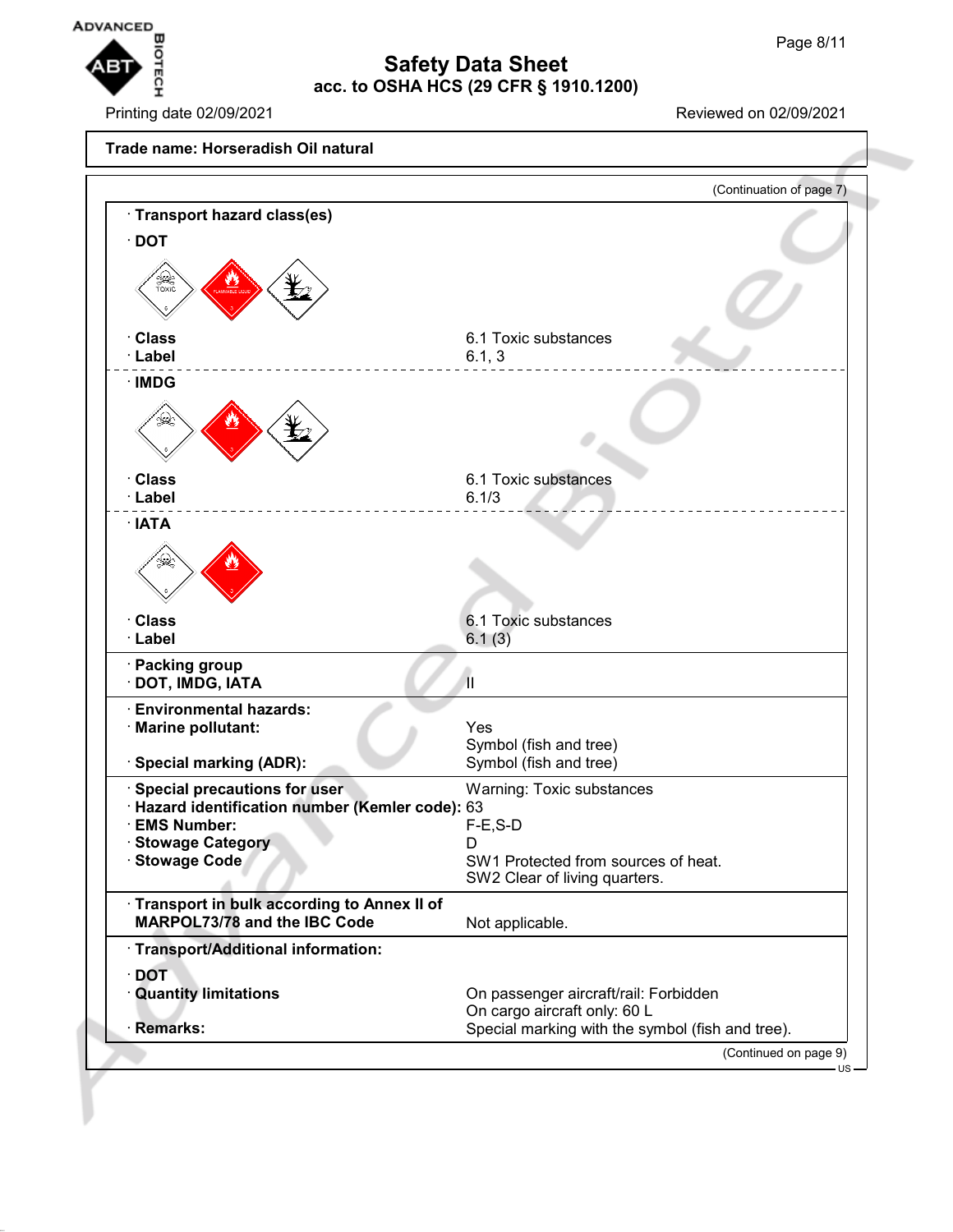٦



## **Safety Data Sheet acc. to OSHA HCS (29 CFR § 1910.1200)**

Printing date 02/09/2021 **Printing date 02/09/2021** 

### **Trade name: Horseradish Oil natural**

|                            | (Continuation of page 8)                                                                           |
|----------------------------|----------------------------------------------------------------------------------------------------|
| ∴IMDG                      |                                                                                                    |
| · Limited quantities (LQ)  | 100 ml                                                                                             |
| · Excepted quantities (EQ) | Code: E4                                                                                           |
|                            | Maximum net quantity per inner packaging: 1 ml<br>Maximum net quantity per outer packaging: 500 ml |
| UN "Model Regulation":     | UN 1545 ALLYL ISOTHIOCYANATE, STABILIZED,<br>6.1 (3), II, ENVIRONMENTALLY HAZARDOUS                |

|        | <b>15 Regulatory information</b>                                                                                                                                                                                                                                                                                                                            |
|--------|-------------------------------------------------------------------------------------------------------------------------------------------------------------------------------------------------------------------------------------------------------------------------------------------------------------------------------------------------------------|
| · Sara | · Safety, health and environmental regulations/legislation specific for the substance or mixture                                                                                                                                                                                                                                                            |
|        | · Section 355 (extremely hazardous substances):                                                                                                                                                                                                                                                                                                             |
|        | Substance is not listed.                                                                                                                                                                                                                                                                                                                                    |
|        | · Section 313 (Specific toxic chemical listings):                                                                                                                                                                                                                                                                                                           |
|        | Substance is not listed.                                                                                                                                                                                                                                                                                                                                    |
|        | · TSCA (Toxic Substances Control Act):                                                                                                                                                                                                                                                                                                                      |
|        | Substance is not listed.                                                                                                                                                                                                                                                                                                                                    |
|        | · Hazardous Air Pollutants                                                                                                                                                                                                                                                                                                                                  |
|        | Substance is not listed.                                                                                                                                                                                                                                                                                                                                    |
|        | · Proposition 65                                                                                                                                                                                                                                                                                                                                            |
|        | Chemicals known to cause cancer:                                                                                                                                                                                                                                                                                                                            |
|        | Substance is not listed.                                                                                                                                                                                                                                                                                                                                    |
|        | Chemicals known to cause reproductive toxicity for females:                                                                                                                                                                                                                                                                                                 |
|        | Substance is not listed.                                                                                                                                                                                                                                                                                                                                    |
|        | Chemicals known to cause reproductive toxicity for males:                                                                                                                                                                                                                                                                                                   |
|        | Substance is not listed.                                                                                                                                                                                                                                                                                                                                    |
|        | Chemicals known to cause developmental toxicity:                                                                                                                                                                                                                                                                                                            |
|        | Substance is not listed.                                                                                                                                                                                                                                                                                                                                    |
|        | <b>Carcinogenic categories</b>                                                                                                                                                                                                                                                                                                                              |
|        | <b>EPA (Environmental Protection Agency)</b>                                                                                                                                                                                                                                                                                                                |
|        | Substance is not listed.                                                                                                                                                                                                                                                                                                                                    |
|        | TLV (Threshold Limit Value)                                                                                                                                                                                                                                                                                                                                 |
|        | Substance is not listed.                                                                                                                                                                                                                                                                                                                                    |
|        | · NIOSH-Ca (National Institute for Occupational Safety and Health)                                                                                                                                                                                                                                                                                          |
|        | Substance is not listed.                                                                                                                                                                                                                                                                                                                                    |
|        | <b>GHS label elements</b><br>Pictograms on label shall be in the shape of a square set at a point and shall include a black hazard<br>symbol on a white background with a red frame sufficiently wide to be clearly visible.<br>The substance is classified and labeled according to the Globally Harmonized System (GHS).<br>(Continued on page 10)<br>·US |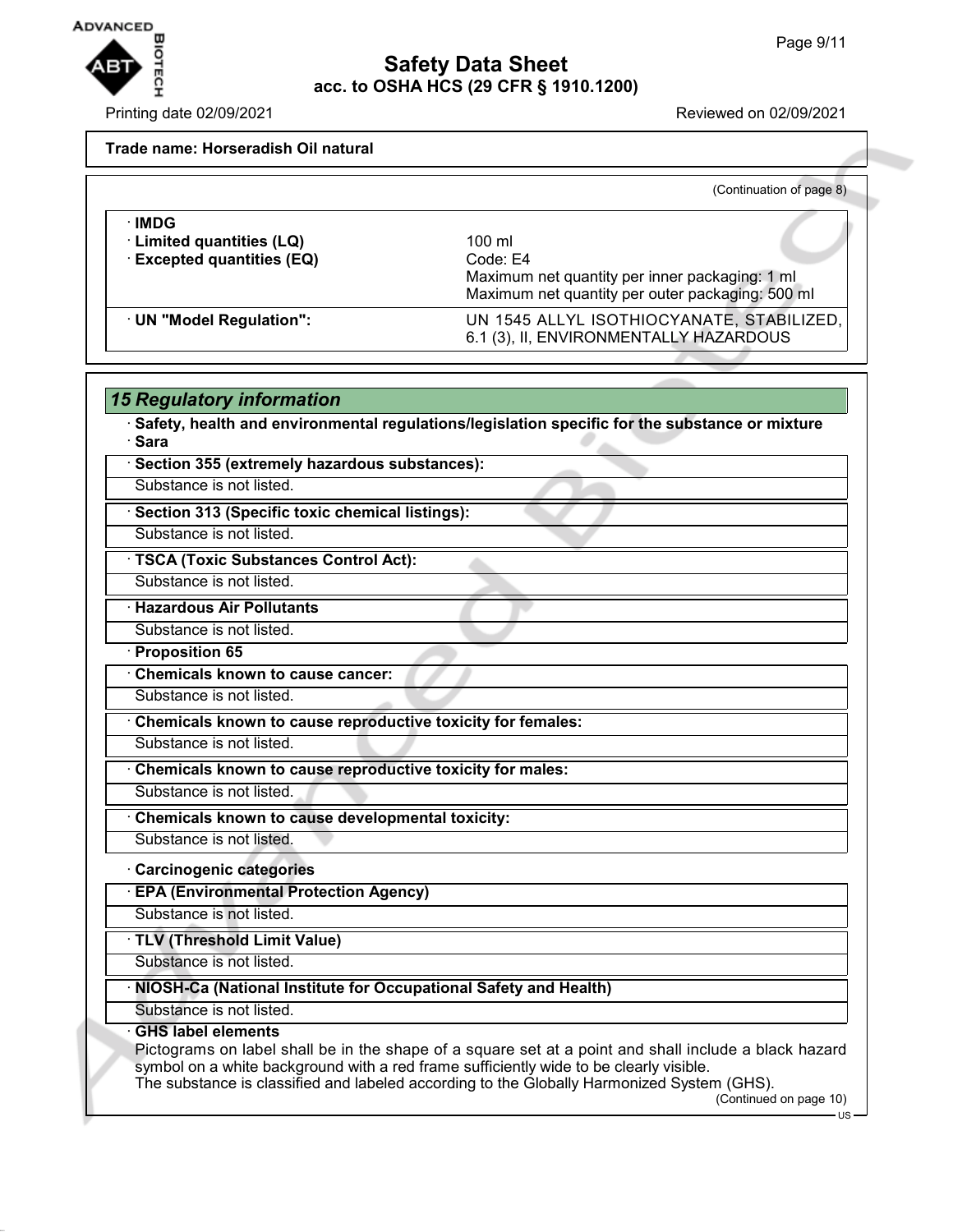

Printing date 02/09/2021 Reviewed on 02/09/2021

**Trade name: Horseradish Oil natural**

| · Hazard pictograms        | (Continuation of page 9)                                                                              |
|----------------------------|-------------------------------------------------------------------------------------------------------|
|                            |                                                                                                       |
|                            |                                                                                                       |
|                            |                                                                                                       |
|                            |                                                                                                       |
| GHS02<br>GHS06             | GHS07                                                                                                 |
|                            |                                                                                                       |
| <b>Signal word Danger</b>  |                                                                                                       |
|                            | Hazard-determining components of labeling:                                                            |
| Horseradish Oil            |                                                                                                       |
| <b>Hazard statements</b>   |                                                                                                       |
| H <sub>225</sub>           | Highly flammable liquid and vapor.                                                                    |
|                            | H300+H310+H330 Fatal if swallowed, in contact with skin or if inhaled.                                |
| H315                       | Causes skin irritation.                                                                               |
| H319                       | Causes serious eye irritation.                                                                        |
| H335                       | May cause respiratory irritation.                                                                     |
| · Precautionary statements |                                                                                                       |
| P210                       | Keep away from heat/sparks/open flames/hot surfaces. - No smoking.                                    |
| P260                       | Do not breathe dust/fume/gas/mist/vapors/spray.                                                       |
| P301+P310                  | If swallowed: Immediately call a poison center/doctor.                                                |
| P330                       | Rinse mouth.                                                                                          |
|                            | P303+P361+P353 If on skin (or hair): Take off immediately all contaminated clothing. Rinse skin with  |
|                            | water/shower.                                                                                         |
|                            | P305+P351+P338 If in eyes: Rinse cautiously with water for several minutes. Remove contact lenses, if |
|                            | present and easy to do. Continue rinsing.                                                             |
| P320                       | Specific treatment is urgent (see on this label).                                                     |
| P361+P364                  | Take off immediately all contaminated clothing and wash it before reuse.                              |
| P405                       | Store locked up.                                                                                      |
| P <sub>501</sub>           | Dispose of contents/container in accordance with local/regional/national/international                |
|                            | regulations.                                                                                          |
|                            | Chemical safety assessment: A Chemical Safety Assessment has not been carried out.                    |

### *16 Other information*

This information is based on our present knowledge. However, this shall not constitute a guarantee for any specific product features and shall not establish a legally valid contractual relationship.

- · **Department issuing SDS:** Product Safety Department
- · **Contact:**

Product Safety Department productsafety@adv-bio.com

- · **Date of preparation / last revision** 02/09/2021 / -
- · **Abbreviations and acronyms:** ADR: Accord relatif au transport international des marchandises dangereuses par route (European Agreement Concerning the International Carriage of Dangerous Goods by Road) IMDG: International Maritime Code for Dangerous Goods DOT: US Department of Transportation IATA: International Air Transport Association EINECS: European Inventory of Existing Commercial Chemical Substances CAS: Chemical Abstracts Service (division of the American Chemical Society) NFPA: National Fire Protection Association (USA) HMIS: Hazardous Materials Identification System (USA) VOC: Volatile Organic Compounds (USA, EU) LC50: Lethal concentration, 50 percent LD50: Lethal dose, 50 percent

(Continued on page 11)